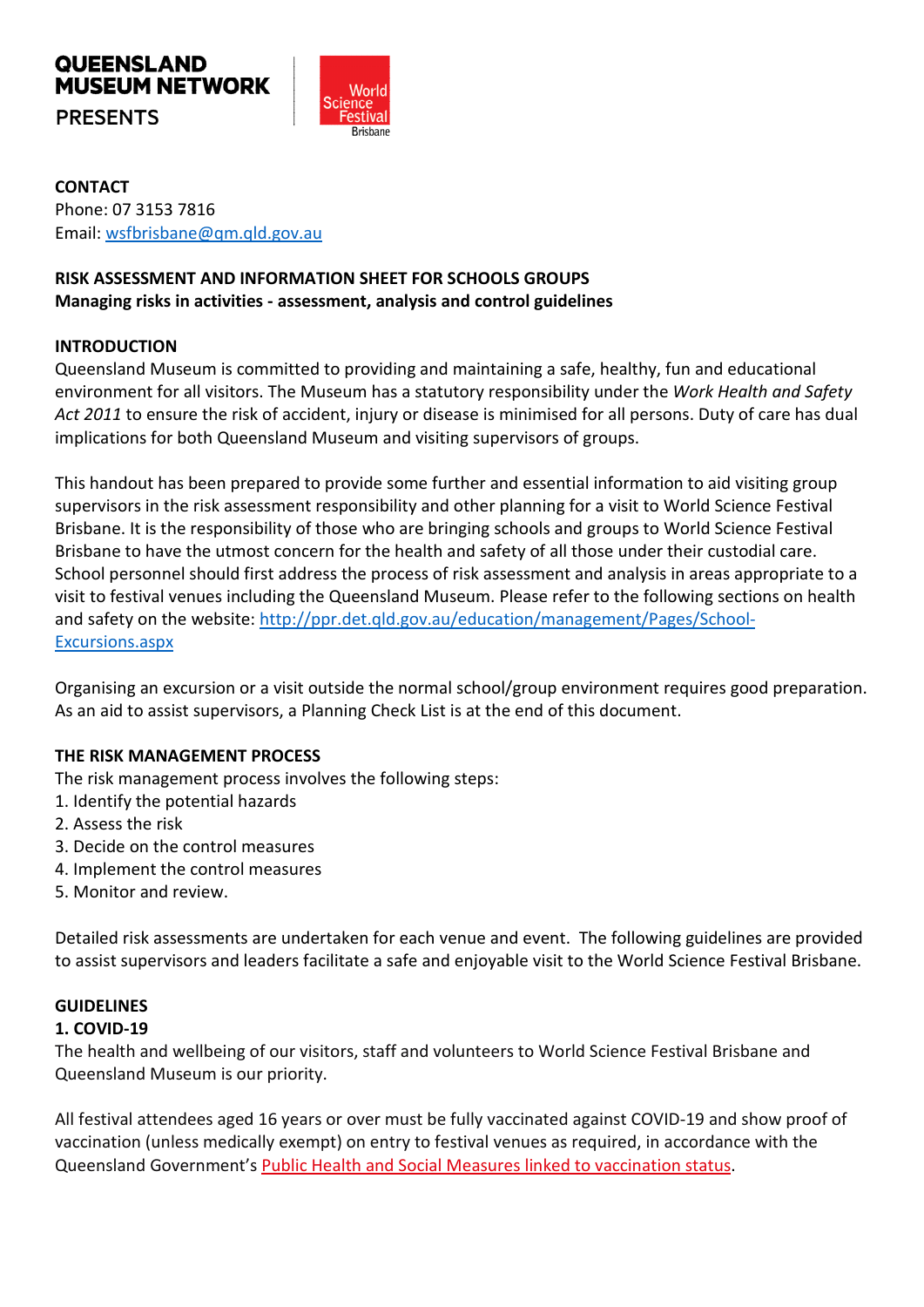

We are following Queensland Government public health measures and encourage all festival visitors to take the following precautions.

### **Unwell?**

Stay home if you are unwell. If you have any [COVID-19 symptoms,](https://www.qld.gov.au/health/conditions/health-alerts/coronavirus-covid-19/stay-informed/symptoms-of-novel-coronavirus-covid-19-comparison) no matter how mild, stay at home. Follow the advice of directions of Queensland Health in regards to [isolation](https://www.qld.gov.au/health/conditions/health-alerts/coronavirus-covid-19/current-status/public-health-directions/confirmed-cases-and-close-contacts/isolation-covid19-diagnosed-case) and [quarantine.](https://www.qld.gov.au/health/conditions/health-alerts/coronavirus-covid-19/current-status/public-health-directions/confirmed-cases-and-close-contacts/close-contacts)

### **Wear a mask**

Please follow th[e current face mask regulations.](https://www.qld.gov.au/health/conditions/health-alerts/coronavirus-covid-19/current-status/public-health-directions/mandatory-masks) Where required, wear a mask and wherever you can't maintain 1.5 physical distance from others.

### **Physical Distancing**

Stay 1.5 metres apart from others to reduce the risk of infection.

### **Vaccination**

Festival staff, volunteers, contractors, vendors and providers aged 16 years or over must be fully vaccinated against COVID-19 as required and show proof of vaccination (unless medically exempt) on entry to festival venues.

#### **Check In**

Check in as required via the Check In Qld app and provide proof of vaccination.

#### **Hygiene**

Maintain good hand hygiene by washing your hands regularly and use hand sanitiser available at venues and other locations.

We are encouraging our visitors to follow the advice of Queensland Health and to refer to the Department of Education. For more information visit [https://www.qld.gov.au/health/conditions/health](https://www.qld.gov.au/health/conditions/health-alerts/coronavirus-covid-19)[alerts/coronavirus-covid-19](https://www.qld.gov.au/health/conditions/health-alerts/coronavirus-covid-19) and [https://qed.qld.gov.au/covid19.](https://qed.qld.gov.au/covid19)

For information specific to visiting Queensland Museum refer [here.](https://www.qm.qld.gov.au/Visit+Us/Opening+Hours+and+Prices#.Xtl8IkUzY2w)

### **2. Supervisory role**

All supervisors or leaders must:

- Be aware of the implications of behaving in an unsafe manner.
- Have knowledge of hazards likely to be encountered.
- Know what action to take in an emergency.
- Display the attitudes and behaviours they wish to encourage. School staff/leaders of other groups are responsible for the supervision, welfare and behaviour of students/members of their groups at all times. Adult leaders should be aware of specific medical or behavioural conditions affecting group members. Teachers/leaders in charge are responsible to ensure that other members of the staff or supervising adults are fully briefed. If staff/leaders and students/members are divided into smaller groups to explore different activities within the Museum or City of Science, adult supervisors should set up regular whole group gatherings.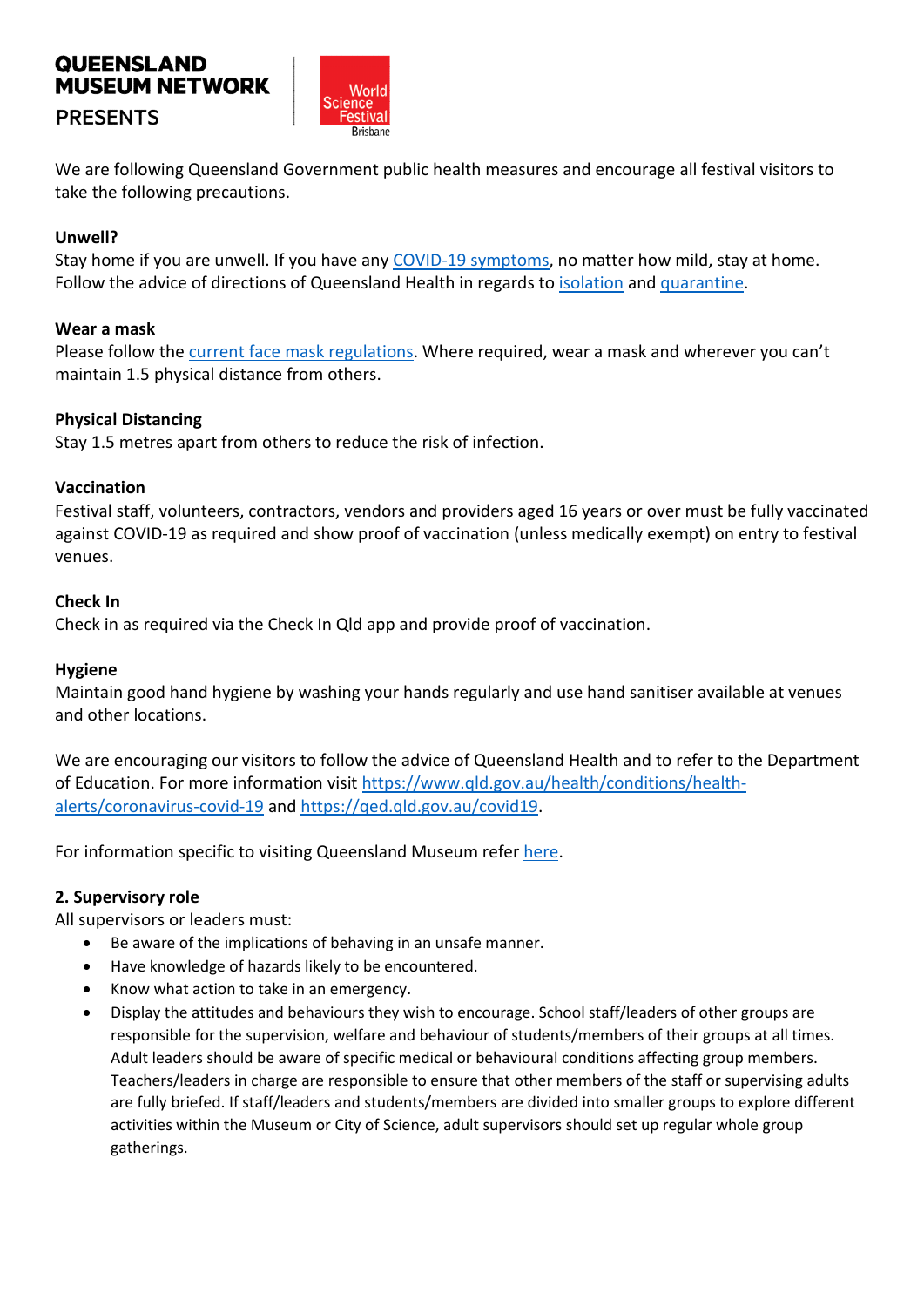

 All adult supervising leaders should carry a list of the students/members in their group, and a comprehensive list of all staff/leaders and students/members present at the Festival from their school/group.

## **2. Reducing the risks**

On any activity, the risks can be reduced by:

- Understanding what can be, what could be, or what a risk is?
- Preparation by carefully considering group size, experience, supervisor/group number ratios, emergency procedures.
- Organisation being organised with plenty of advance notice and gained permission, a suitable program and anything else that is required.
- Safe supervision depending on age and experience, but vigilant and continuous so that unauthorised or inappropriate behaviour does not lead to accident or injury.

## **3. Transport to World Science Festival Brisbane**

The hazards and consequences of travel by train, bus, private car or walking should be considered relative to the following headings:

- Breakdown hazard: injury, dehydration, and behavioural incident increase.
- Accident hazard: injury, fatality, damage to method of conveyance.
- Human hazard: not everyone seated, extreme noise, increased behavioural incidents, and illness.
- Environmental hazard: weather (extremely hot/cold/wet), lack of weather protection, falling/alighting from transport.

Traffic alerts and updates for the day of your visit can be found here:<https://qldtraffic.qld.gov.au/>

The school bus drop off locations are outlined below:

- **South Bank Parklands** 
	- Russell St (outside ABC Brisbane)
- Nucleus (Southbank Piazza)
	- Russell St (outside ABC Brisbane)
- City of Science or Queensland Museum
	- Grey Street, Level 0, Queensland Museum (near ENERGEX Playasaurus Place entrance).
- State Library of Queensland
	- Stanley Place.
- Queensland Performing Arts Centre (QPAC)
	- Russell St (outside ABC Brisbane)

### **4. Refreshment break (prior, during, and after a festival activity)**

Locations for morning tea or lunch include:

- South Bank Parklands
- ENERGEX Playasaurus Place, Level 0 (undercover)
- Queensland Cultural Centre (along the river bank, directly in front of the Queensland Art Gallery)
- Areas surrounding State Library of Queensland

Group members should be discouraged from climbing and running in ENERGEX Playasaurus Place. Food can only be consumed in ENERGEX Playasaurus Place, Level 0 not in the Queensland Museum.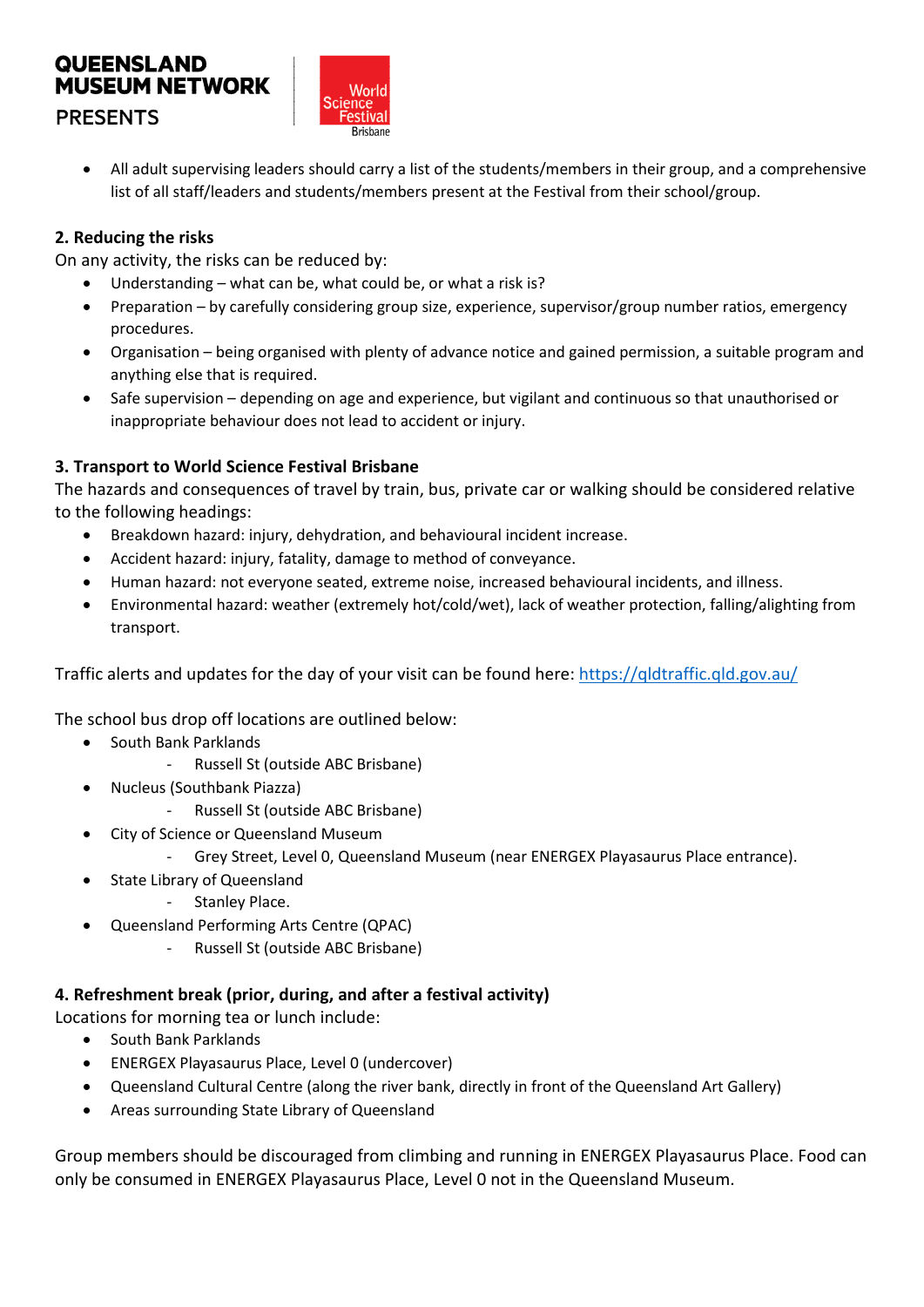

## **5. Weather**

City of Science is an outdoor event located at Queensland Cultural Centre and South Bank Parklands. Possible hazards include wet weather and over exposure to the sun whilst visiting City of Science or on a lunch/morning tea break.

City of Science activities are located within tents and shading devices are positioned adjacent to some activity tents, however it is an outdoor event and students should be equipped with hats, sunscreen and water.

Schools are encouraged to check weather warnings prior to their visit: <http://www.bom.gov.au/qld/warnings/>

## **6. First-aid and medical facilities**

Visiting groups should carry an appropriately stocked first-aid kit, and accompanying supervisors should have first-aid qualifications.

The Queensland Museum and other festival venues within Brisbane's Cultural Centre (QPAC, State Library of Queensland, GOMA) have trained first-aid officers on site. First aid assistance during City of Science is available via OS1 Security. World Science Festival Brisbane on-site staff will contact OS1 Security in the event that first aid assistance is required.

We seek your cooperation in informing us of any first-aid/medical situations that may arise during your visit. Please alert the closest World Science Festival Brisbane staff member.

The closest medical practitioners: West End Family Medical Centre 79 Boundary St, West End Ph. 07 3844 4111

West End Medical Practice: 38 Russell Street West End Ph. 07 3846 4888

Parent/caregiver permission forms should contain medical information with accompanying procedures and permission to access ambulance and medical services.

### **7. Queensland Museum and City of Science displays, exhibits and activities**

Daily inspection of displays, exhibits and activities by staff ensures that they are safe and that interactive activities are operational and safe to use.

Running between or around exhibits, activities and displays can cause injury. Please ensure that those for whom you are responsible, walk and conduct themselves appropriately.

More information about risk management in relation to visiting SparkLab can be found here: <https://www.qm.qld.gov.au/Visit+Us/Schools+and+Groups/Planning+your+visit#risk>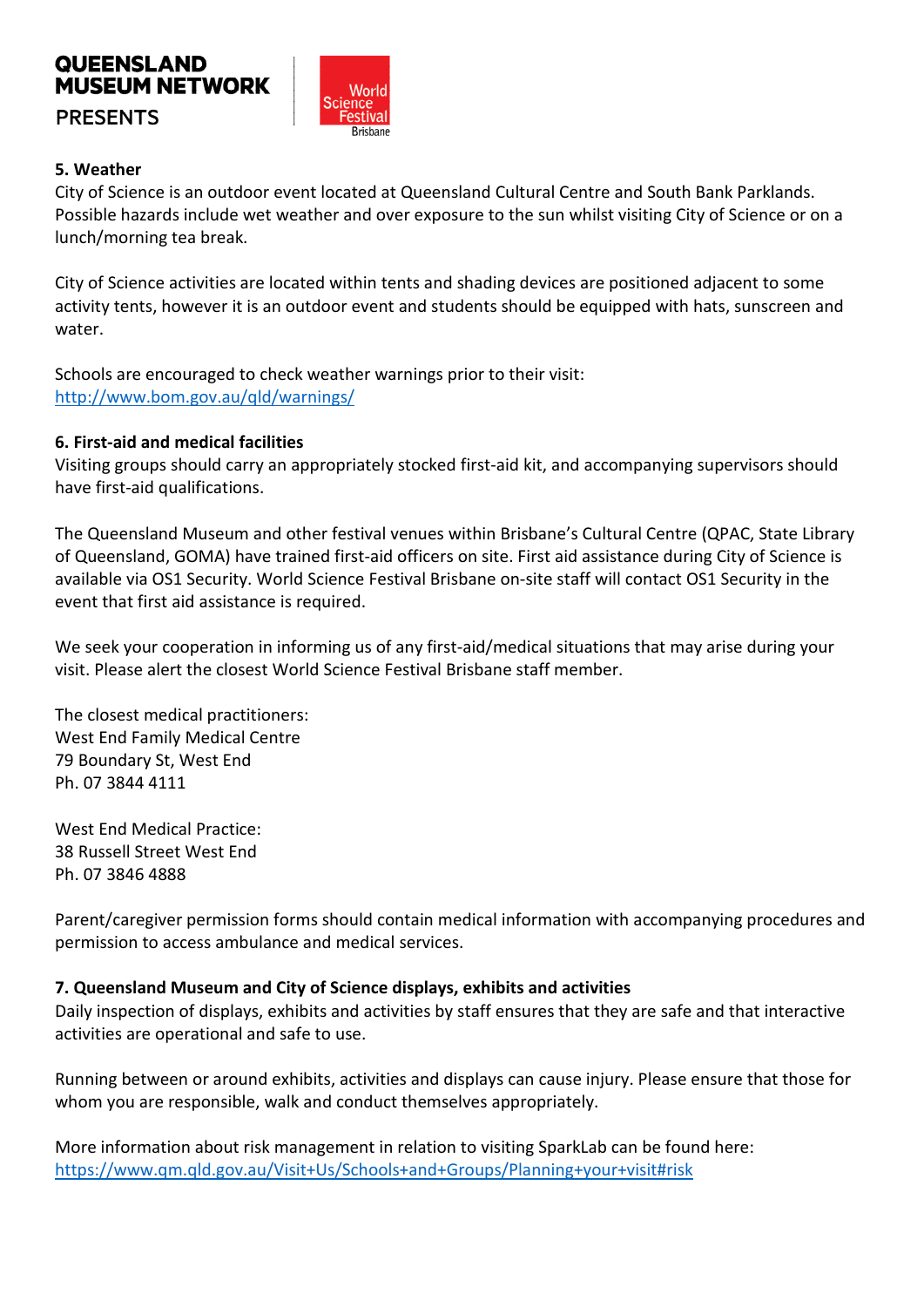

### **8. Emergency Management**

The World Science Festival Brisbane has a comprehensive Event Emergency Management Plan developed in consultation with the Queensland Museum and Arts Queensland (managers of Brisbane's Cultural Centre). Arts Queensland have a range of security measures in place to prevent, monitor and respond to incidents and emergencies. In-house security operations function during core business hours at each institution - QAGOMA, State Library of Queensland, Queensland Museum and QPAC. Each institution has emergency equipment and evacuation plans.

In case of an emergency such as an outbreak of fire, group supervisors should assist students to follow the directions of venue or site staff to ensure the smooth operation of emergency procedures.

### **9. Emergency evacuation**

Should there be an emergency drill/evacuation during your visit, we seek your support in providing leadership to the group for whom you are responsible by following procedures and directions given by Queensland Museum or other venue staff. Occupants should note the meaning of the 2 ALARM TONES within venues:

- Alert Tone (beep, beep, beep), alert only, remain calm, stay where you are.
- Evacuation Alarm (whoop, whoop, whoop) notifies all occupants of an emergency evacuation.

The evacuation alarm follows an alert alarm tone. Lifts must not be used in a fire emergency. We appreciate your understanding and cooperation in these matters.

#### **10. Risk control measures**

General:

- All supervisors/leaders should have had experience with the group attending. Appropriate numbers of supervisors should accompany group members. The supervisor to visitor ratio.
	- 1:3 Prep

1:5 Primary

1:10 Years 7-10

1:15 Year 11 and above

- Inform festival or venue staff of first-aid/medical incidents.
- Follow the instructions of venue or festival staff or security in the event of emergency and adhere to safety rules.
- A supervisor or group leader should have first-aid qualifications.
- Group members should not be left unattended at any time.
- If a supervisor has to leave the group anytime, they should tell other supervisors.

#### Physical:

Venues and City of Science have clear access around all activities, auditoriums and theatres.

Food handling:

- Hand sanitiser and hand washing facilities available at venues and City of Science.
- Limit the choice of food items to those that are easy to carry.
- Keep notes of any food allergies.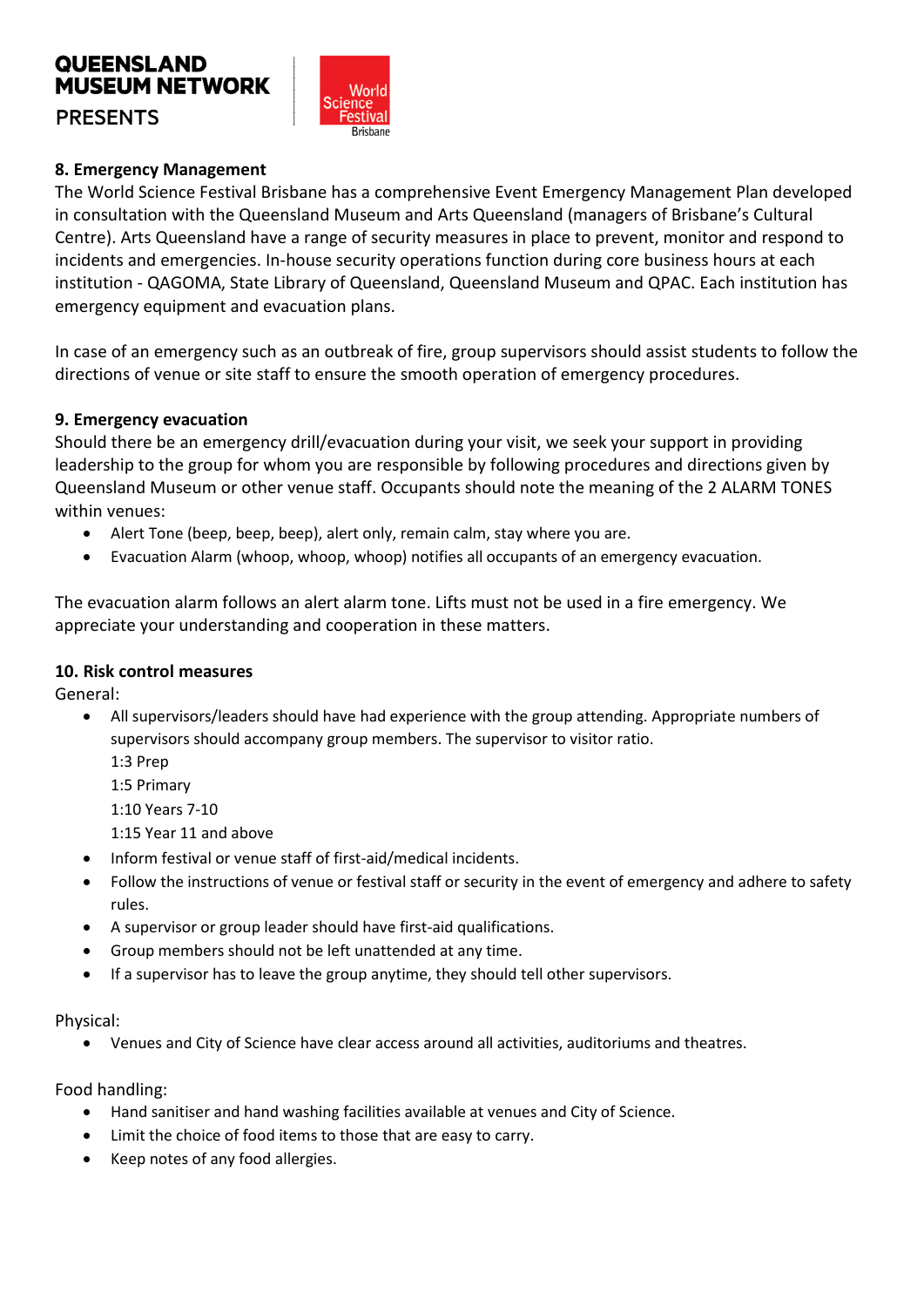

 Food and drink is not allowed within the Museum except in ENERGEX Playasaurus Place, Level 0 (except water and food as required for medical needs).

### Human:

- Medical information and procedures about visiting children should be known by more than one person.
- If a group member becomes ill, a supervisor should remain with the member and seek first aid assistance.
- Emergency numbers should be noted.
- Group members should be closely supervised to avoid or reduce behavioural incidents.
- A supervisor should be attached to a small group whose responsibility will be to maintain close supervision and support of that group.
- Group members and supervising staff should be readily identifiable in the event of separation from the whole group. The wearing of name badges by supervisors and leaders is helpful. The wearing of nametags by all group members is encouraged.
- Should a group member be lost, contact venue or festival staff. If the situation becomes protracted, a supervisor should stay to assist with information, identification, and advice to parents/caregivers.

The management, staff and volunteers of the World Science Festival Brisbane and Queensland Museum wish you a safe, enjoyable and fun learning experience.

## **PLANNING CHECKLIST FOR SUPERVISORS VISITING WORLD SCIENCE FESTIVAL BRISBANE Pre-visit**

- □ Book visit to the World Science Fesfival Brisbane
- $\Box$  Gain permission from parents/caregivers and management and others who need to know
- $\Box$  Arrange transport (consider the refreshment breaks, stops and locations)
- $\square$  Assess possible risks and obtain information about facilities
- □ Note the first-aid, fire and general safety procedures
- $\Box$  Forward information, program details and procedures to staff involved and parents/caregivers
- $\Box$  Refer to the relevant sections of the Department of Education literature
- $\Box$  Select student/teacher ratios and allocate each child to an adult
- $\Box$  Discuss the hazards and consequences during transport, lunch and visiting with adult supervisors
- □ Organise name badges for staff/leaders
- □ Arrange for a First aid kit to be carried on the excursion
- $\Box$  If possible arrange for a person with current first aid qualifications to accompany the group
- □ Collect medical requirements and emergency numbers of each student and give to supervisors
- $\Box$  Discuss procedures to ensure students remain with supervisors and procedures in the event a child is lost or missing
- □ Submit bus arrival informafion to World Science Fesfival Brisbane (note: the fesfival will email visifing school groups regarding bus arrival time and location closer to the festival)
- □ Review current health warnings www.health.qld.gov.au
- □ Review current weather warnings <http://www.bom.gov.au/qld/warnings/>
- □ Review current traffic alerts <https://qldtraffic.qld.gov.au/>

## **During-visit**

- $\Box$  Follow the advice of Queensland Health regarding hygiene practices
- □ Leave school bags at school or on school buses